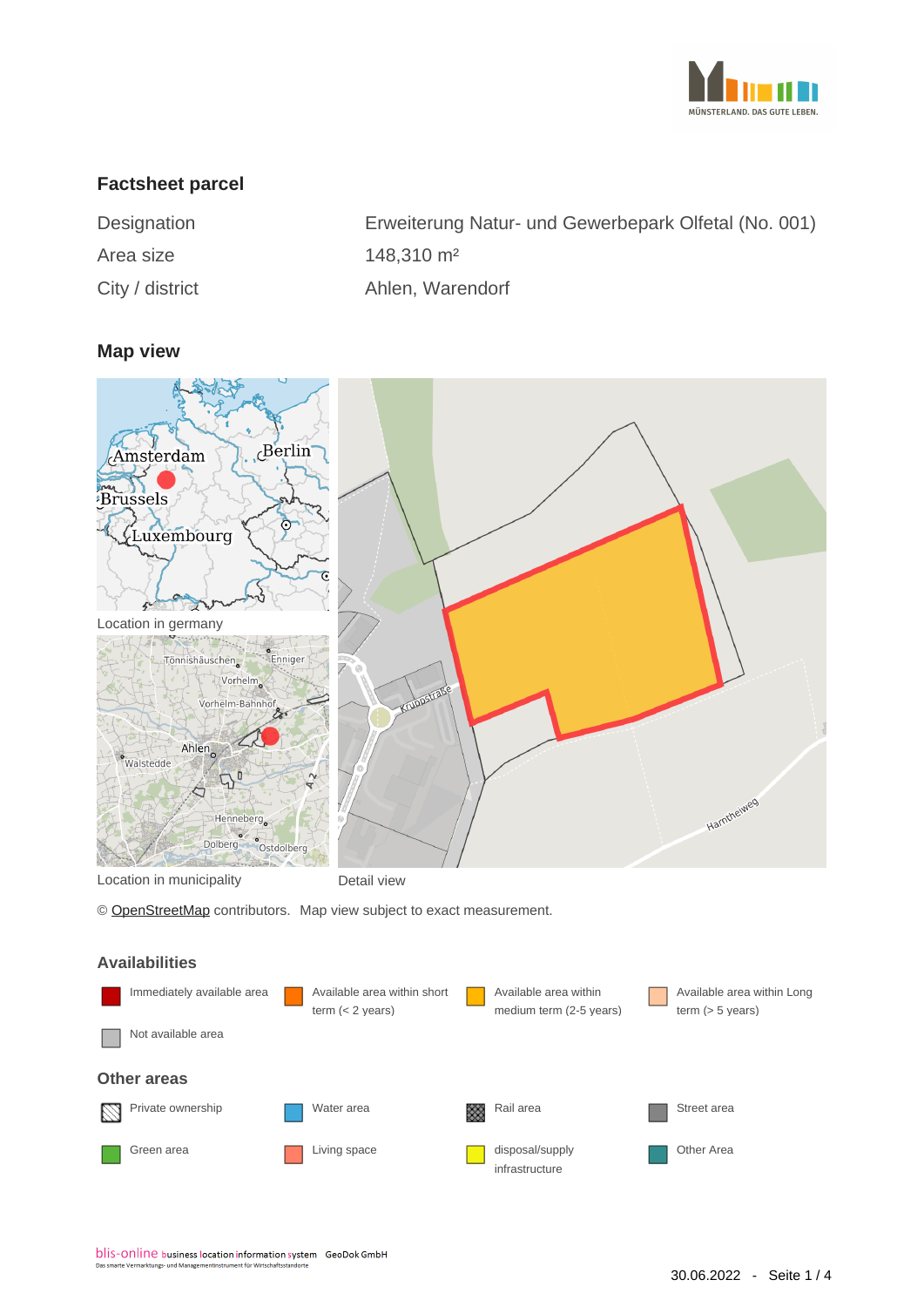

# **Parcel**

| Area size        | 148,310 m <sup>2</sup>                        |
|------------------|-----------------------------------------------|
| Price            | 79.00 €/m <sup>2</sup>                        |
| Availability     | Available area within medium term (2-5 years) |
| Area designation | Industrial area, Commercial zone              |
| <b>Divisible</b> | Yes                                           |
| 24h operation    | Yes                                           |



044-2\_Einteilung-Bauabschnitte\_02-2

## **Commercial zone**

| Location                  | <b>Outskirts</b>          |
|---------------------------|---------------------------|
| Industrial tax multiplier | 445.00 %                  |
| Price range               | to 79.00 €/m <sup>2</sup> |
| Regional important?       | Yes                       |



Logo\_Olfetal\_Erweiterung\_final.jpg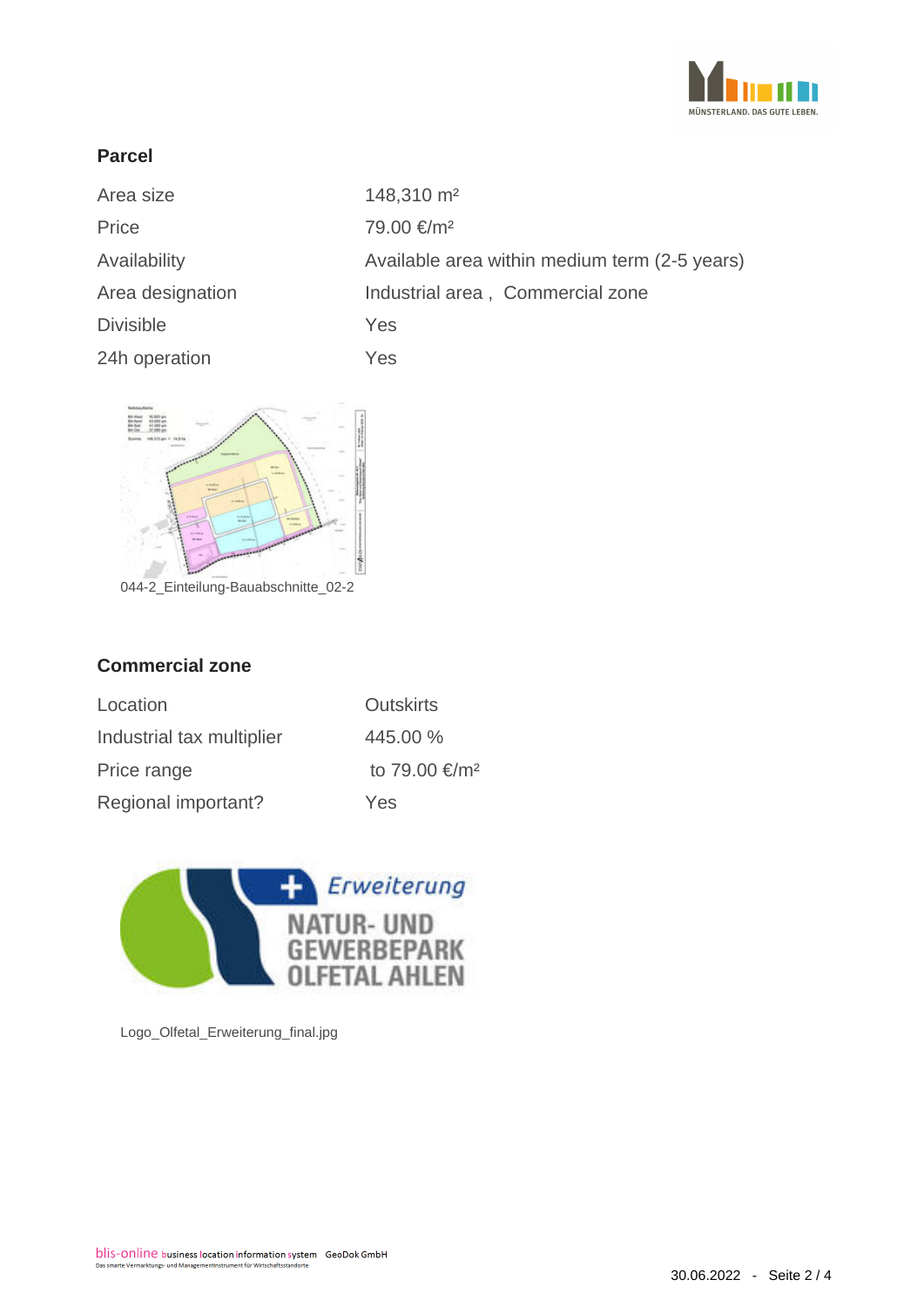

# **Transport connections**

|                         |                 | <b>Distance</b> |       |
|-------------------------|-----------------|-----------------|-------|
|                         |                 | [km]            | [min] |
| Freeway                 | A2              | 8.0             | 10    |
|                         | A <sub>1</sub>  | 23.0            | 20    |
| Highway                 | <b>B</b> 58     | 0.5             | 2     |
| Airport                 | Dortmund        | 50.0            | 45    |
| Port                    | Hamm            | 20.0            | 25    |
| Railway                 | <b>Bf.Ahlen</b> | 2.0             | 5     |
| Railway with high speed | <b>Bf.Hamm</b>  | 20.0            | 25    |

#### **Information about Ahlen**

Ahlen is the biggest city (51.766 inhabitants) and the economicaly most important town in the district of Warendorf. The city of Ahlen is an important location for the metal manufacturing industry. One of the most famous companies in Ahlen is Franz Kaldewei GmbH & Co. KG, one of the biggest bathtub manufacturers worldwide.

The city of Ahlen is located very close to the most important cities in Westphalia. Dortmund, Münster and Bielefeld are just one hour away.



Historischer Ahlener Wasserturm Ahlen







Ahlener Advent Natur- und Gewerbepark Olfetal